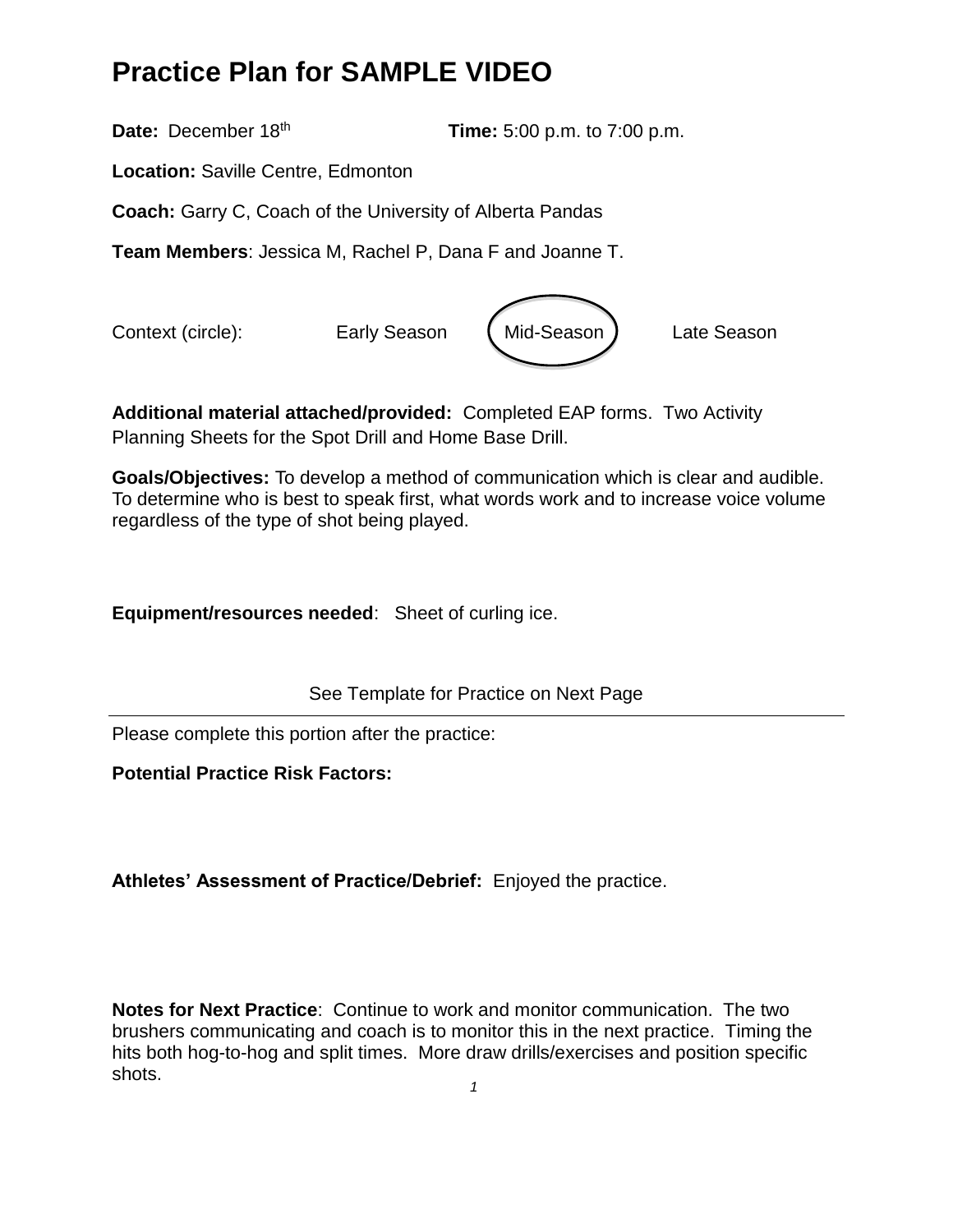| <b>Time</b><br><b>Allotted</b> | <b>Activities</b>                                                                                                                                                                                                                                                                                                                                                                                                                                      | <b>Segments</b>                                  | <b>Key Factors</b>                                                                                                          |
|--------------------------------|--------------------------------------------------------------------------------------------------------------------------------------------------------------------------------------------------------------------------------------------------------------------------------------------------------------------------------------------------------------------------------------------------------------------------------------------------------|--------------------------------------------------|-----------------------------------------------------------------------------------------------------------------------------|
| 2:13<br>minutes                | Coach introduces himself and his<br>position. Shows completion of his<br><b>EAP forms: Athlete Medical Data</b><br>forms, Emergency contact forms,<br><b>Emergency Services information,</b><br>Facility information and diagram<br>with a map of the facility location.<br>Shows his first-aid kit and explains<br>the contents.                                                                                                                      | <b>Emergency Action Plan</b><br>and Introduction | Completed up-to-date<br>EAP forms are kept<br>accessible.<br>Location of a fully<br>stocked first-aid kit is<br>identified. |
|                                | <b>NOT SHOWN IN VIDEO - Coach</b><br>performed an on-ice safety check<br>of the ice surface by walking from<br>one end of the sheet to the other<br>ensuring that the ice has been<br>properly prepared. Also checked<br>walkways for obstructions and<br>removed mats from hack and<br>placed them out of the way off the<br>ice surface.<br>Coach meets and greets team<br>members in the lounge.<br>Coach examines the broom heads<br>and grippers. |                                                  | Ensure ice is prepared<br>and venue is safe.<br>Brush head and<br>grippers are in good<br>condition.                        |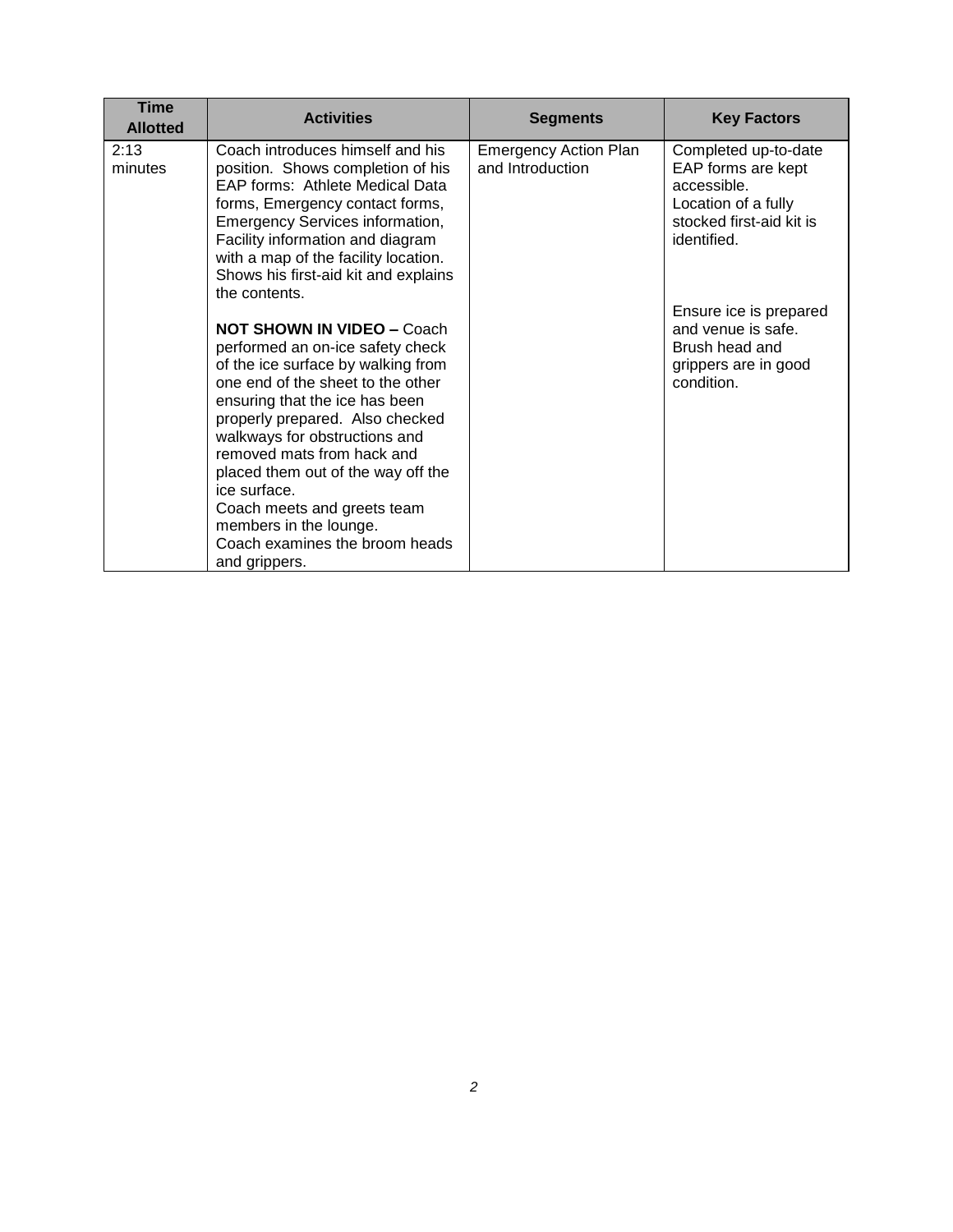| <b>Time</b><br><b>Allotted</b> | <b>Activities</b>                                                                                                                                                                                                                                                                                                                                                                                                                                                                                                                                                                                                                                                                                                                                                                                                                              | <b>Segments</b> | <b>Key Factors</b>                                                                                                                       |
|--------------------------------|------------------------------------------------------------------------------------------------------------------------------------------------------------------------------------------------------------------------------------------------------------------------------------------------------------------------------------------------------------------------------------------------------------------------------------------------------------------------------------------------------------------------------------------------------------------------------------------------------------------------------------------------------------------------------------------------------------------------------------------------------------------------------------------------------------------------------------------------|-----------------|------------------------------------------------------------------------------------------------------------------------------------------|
| 6:02<br>minutes                | *NOT SHOWN IN VIDEO - Team<br>gathers together in the curling<br>lounge and performs a dynamic<br>warm-up consisting of the athletes<br>jog on the spot for 5 minutes and<br>then performs 2 sets of 10 jumping<br>jacks. Coach watches the players.<br>As athletes perform the next set of<br>exercises, the coach explains the<br>objective of the practice. Athletes<br>perform a number of arm, leg and<br>hamstring stretches.                                                                                                                                                                                                                                                                                                                                                                                                            | Warm Up Off-Ice | Increase blood flow<br>decreasing muscle<br>stiffness and less risk of<br>injury. Also helps to<br>mentally prepare for the<br>practice. |
|                                | *NOT SHOWN IN VIDEO -<br>Athletes go into their delivery<br>position and hold this for 7 seconds<br>and then switches legs. This is<br>performed 3 times with the coach<br>watching.<br>On ice, coach explains what the<br>on-ice warm-up will be. Athletes<br>are to perform a least three slides<br>without a rock. Once everyone<br>feels comfortable. The coach asks<br>the athletes to quickly throw draws<br>first then hits at different areas at<br>the far house to break-in the<br>pebble. All 16 rocks are thrown to<br>far house with no one holding the<br>broom. One player is brushing by<br>keeping the rock path clean.<br>Everyone alternates throwing and<br>brushing. Coach is by the near<br>hogline ensuring that the throws<br>vary across the sheet to break-in<br>the sheet. NOT ALL SHOTS ARE<br>SHOWN IN THE VIDEO. | Warm Up On-Ice  | Sport specific exercises.<br>Break-in the pebble and<br>get a read of the ice.                                                           |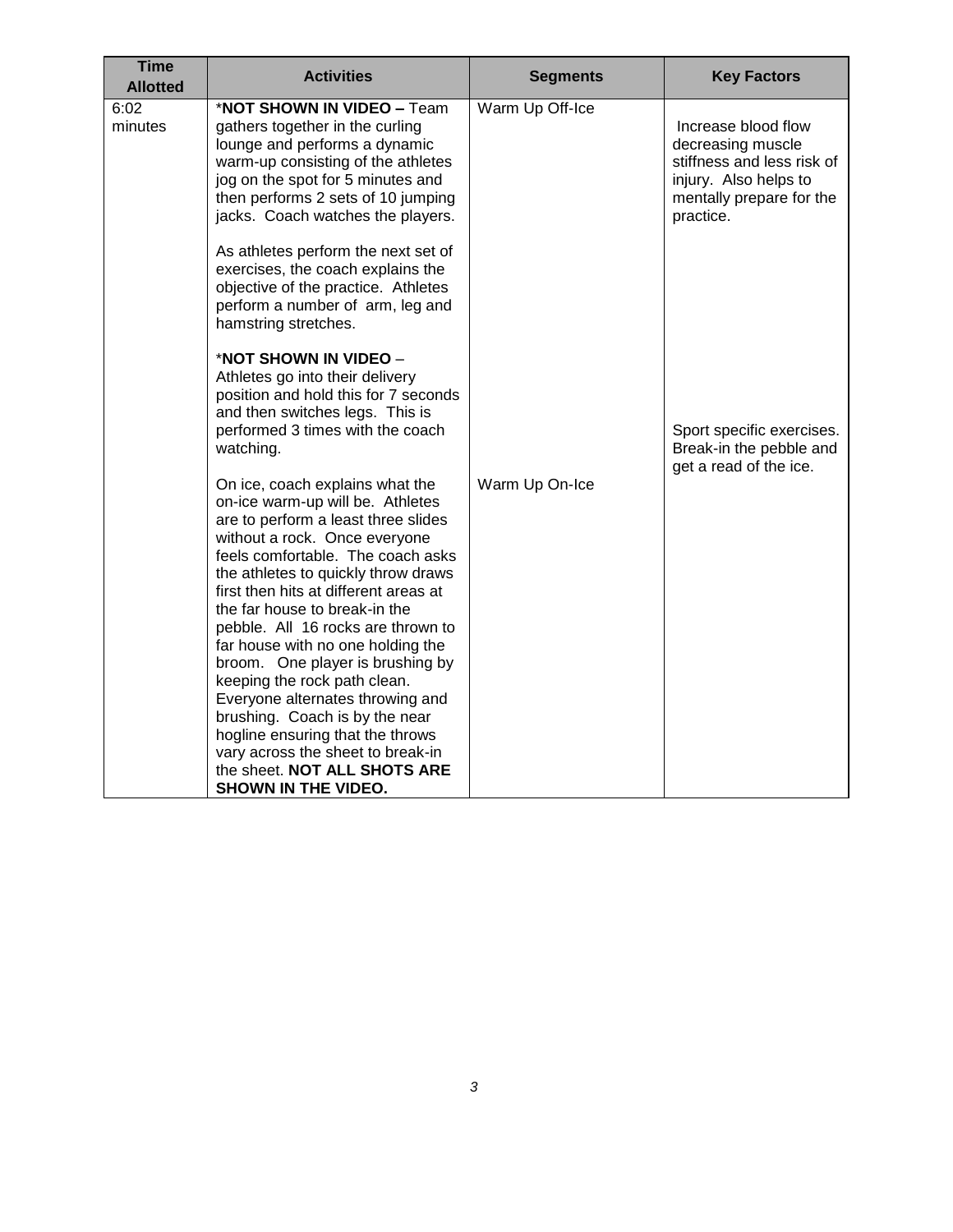| <b>Time</b><br><b>Allotted</b> | <b>Activities</b>                                                                                                                                                                                                                                                                                                                                                                                                                                                                                                                                                                                                                                                                                   | <b>Segments</b>  | <b>Key Factors</b>                                                                                                                                                                                                                                                                                     |
|--------------------------------|-----------------------------------------------------------------------------------------------------------------------------------------------------------------------------------------------------------------------------------------------------------------------------------------------------------------------------------------------------------------------------------------------------------------------------------------------------------------------------------------------------------------------------------------------------------------------------------------------------------------------------------------------------------------------------------------------------|------------------|--------------------------------------------------------------------------------------------------------------------------------------------------------------------------------------------------------------------------------------------------------------------------------------------------------|
| 11:35<br>minutes               | Coach gathers athletes together<br>and explains the Spot Drill (refer to<br>Activity Planning Sheet) to work on<br>communication. The skip goes to<br>the far house to hold the broom<br>and the team throws in order with<br>two brushers. Coach is at near<br>hogline for first throw and then<br>moves with the brushers for the<br>second throw. Brushers<br>communicate the weight zone to<br>the skip when the rock is released.<br>This drill is done for four ends.<br>*NOT ALL SHOTS ARE SHOWN<br>IN THE VIDEO.                                                                                                                                                                            | Main Part        | Record athletes' ability<br>to implement                                                                                                                                                                                                                                                               |
|                                | After an athlete's delivers a rock,<br>the coach comments about an<br>improved positive rotation on<br>handle by one of his athletes.<br>Coach gathers athletes together<br>and makes comments of how<br>communication wasn't happening<br>especially in an empty venue.<br>Coach gathers athletes together<br>and makes comments about the<br>importance of the thrower providing<br>initial communication.<br>Coach asks the players to choose<br>the wind-down "fun" drill. The<br>players elected to play the<br>Home Base Drill. Please refer to<br>Activity Planning Sheet for a<br>description of this drill. This drill is<br>done for 2-ends.<br>*NOT ALL SHOTS ARE SHOWN<br>IN THE VIDEO. | Detect & Correct | Focus on an individual's<br>past detect and<br>correction (positive<br>rotation on release).<br>Focus is on<br>communication as it<br>needs to be louder and<br>responsibilities need to<br>be assigned.<br>Reinforce the objective<br>of the of the practice $-$<br>to keep up good<br>communication. |
| 5:32<br>minutes                | The athletes perform a number of<br>static stretching exercises on the<br>floor in the curling lounge such as<br>hamstring, groin, shoulder, triceps<br>and calf stretches. These static<br>stretches were held for 10-30<br>seconds each. Coach is sitting<br>and talks to the athletes about the<br>practice.                                                                                                                                                                                                                                                                                                                                                                                     | Cool-Down        | Increase flexibility<br>(improve the mobility<br>and range of movement<br>and cools the body<br>down.                                                                                                                                                                                                  |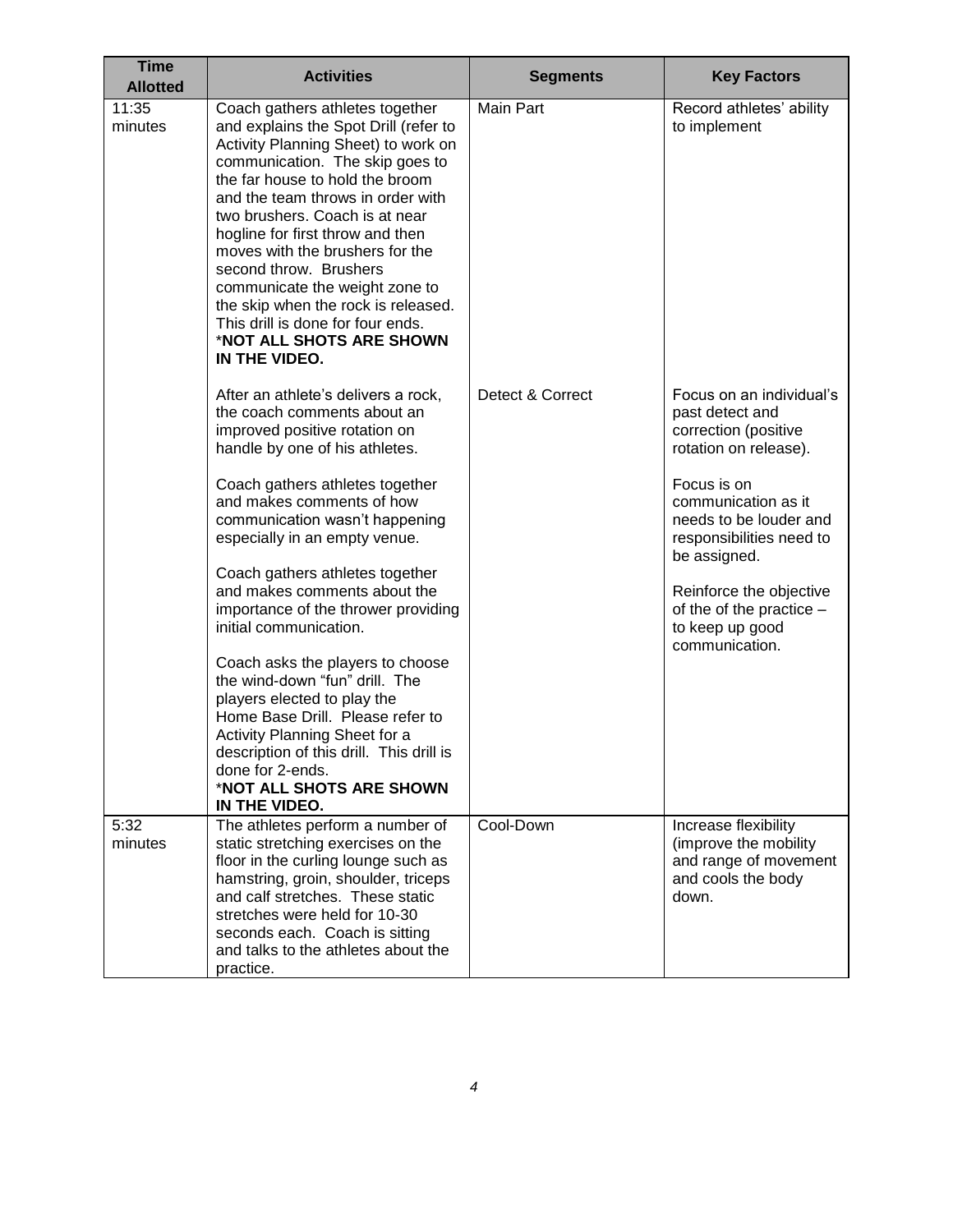| Time<br><b>Allotted</b> | <b>Activities</b>                                                                                                                                                         | <b>Segments</b>    | <b>Key Factors</b>                                                                                                                |
|-------------------------|---------------------------------------------------------------------------------------------------------------------------------------------------------------------------|--------------------|-----------------------------------------------------------------------------------------------------------------------------------|
|                         | **While the athletes continued their<br>cool-down routines, the coach<br>reviewed the practice objective and<br>the activities. Coach asked the<br>athletes for feedback. | Conclusion/Debrief | Receive feedback from<br>each athlete about how<br>the practice went as<br>well as receiving<br>feedback for future<br>practices. |

**\*NOT SHOWN ON VIDEO –** Coaches must include video of all activities in their submission. Due to time limits, some activities were not captured in the sample video. Please refer to the Practice Plan Guide.

\*\*Recommend that the Cool Down and De-Brief be completed separately so that the athletes will focus fully on each segment.

The Time Allotted is based on the sample video provided not on the actual time of the activities.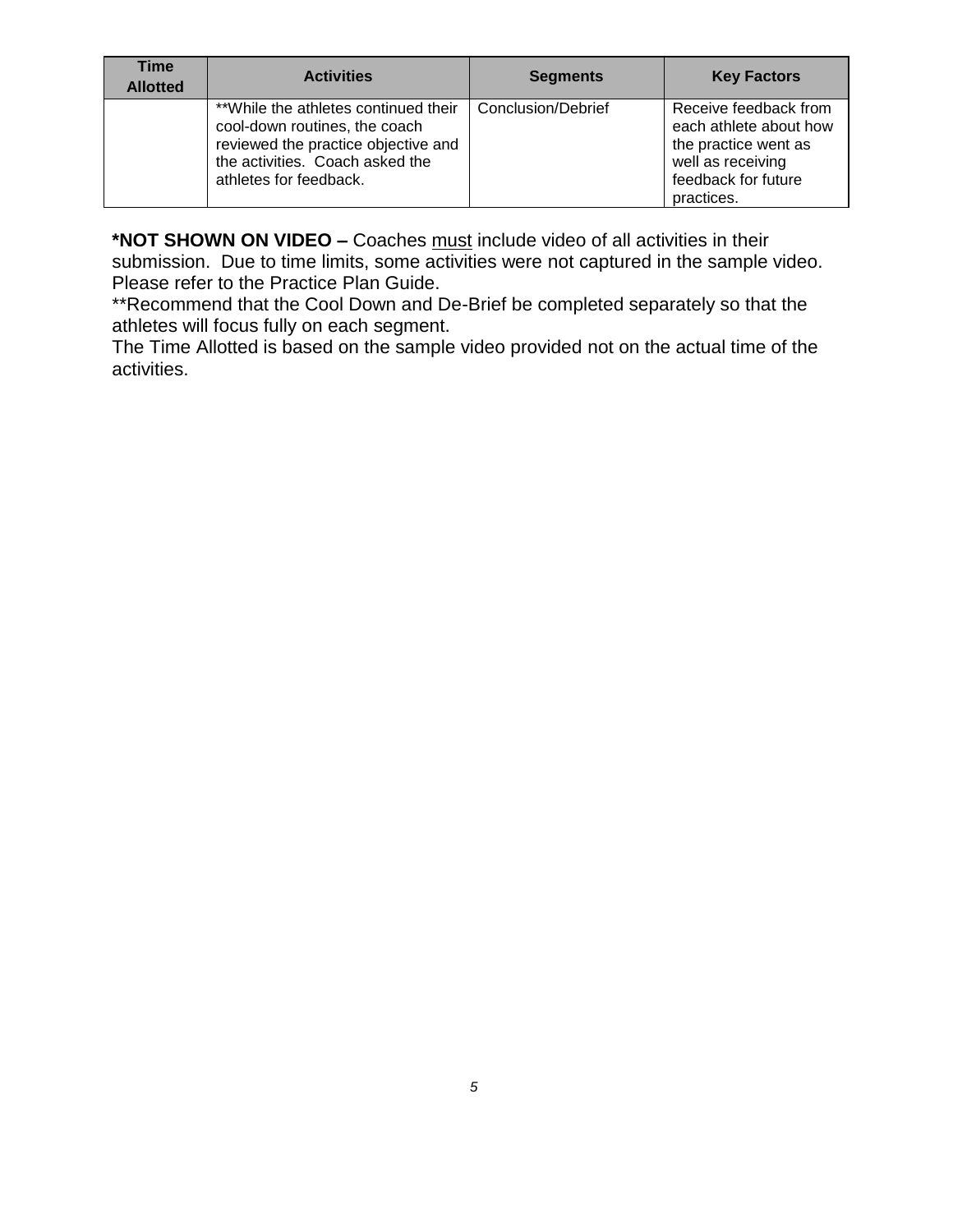## **Appendix 8 – Activity Planning Sheet**

Practice session date: December 18

Athletes: Jessica, Rachel, Dana and Joanne and coach Garry.

Name of the activity: *Home Base* Warm-up( ) Main part ( ) Cool Down  $(\sqrt{})$ 

Description: (Athletic abilities to be trained, purpose, movements, types of effort, intensity, duration, etc):

*Two against two with each player throwing four stones each. Front end players against the backend players. No brushing. One player calls the shots and strategy in the far house while the other player delivers four consecutive shots alternating with an opposition player. The players switch positions after four rocks. The team with last rock must score 2+ to win. Can only play two hits in the entire end.*

Directions/guidelines to give athletes: *The purpose is to communicate the shot being called.*

Success criteria: *The coach records the win/loss record.*

Risk factors/safety guidelines to give athletes: Have fun and try different shots.

Notes/comments: None